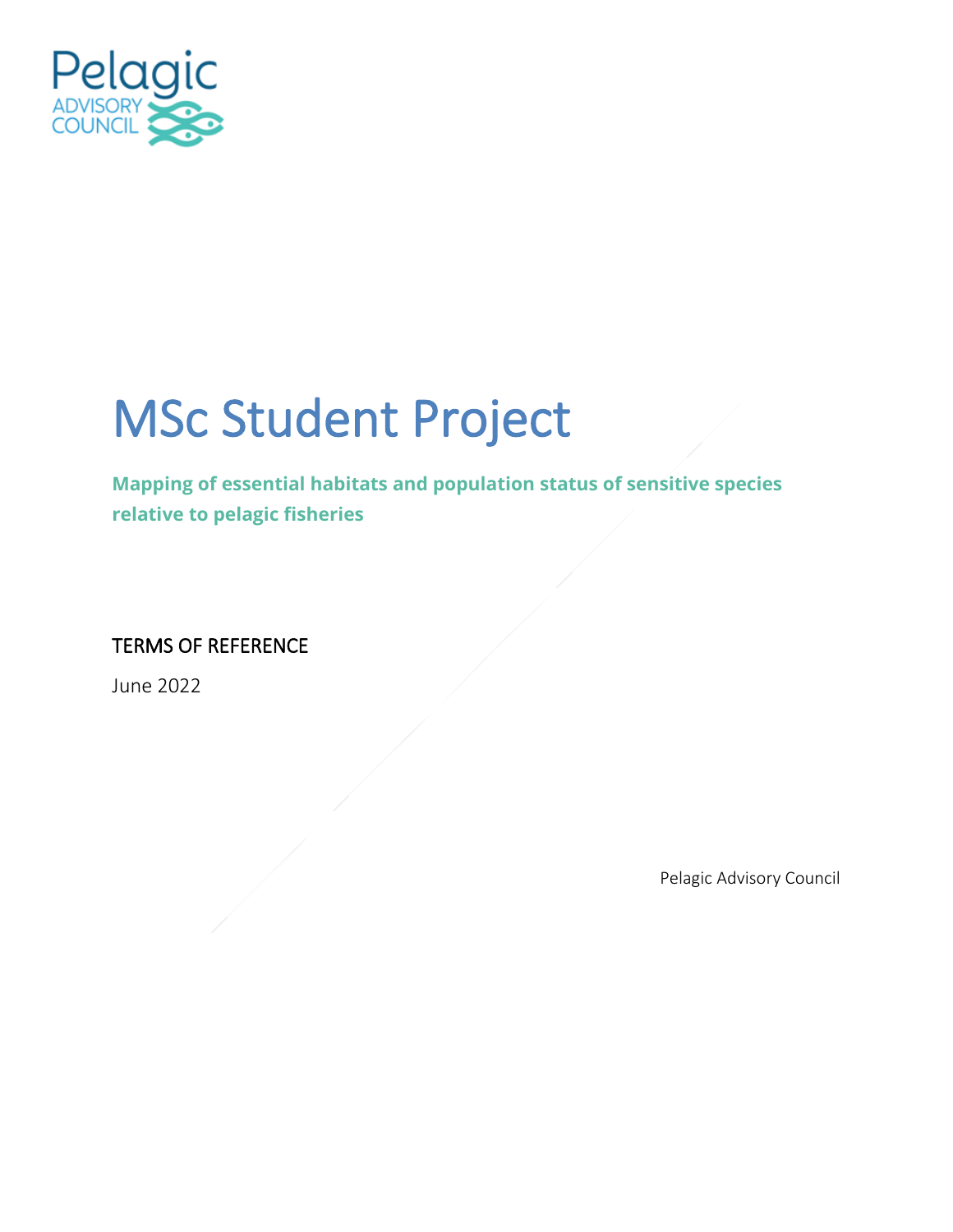

#### **Background**

The Pelagic Advisory Council (PelAC) prepares and provides advice to the European Commission and Member States on matters pertaining to the management of pelagic fisheries. The PelAC represents all relevant stakeholders (namely fishing industry (60%) and other groups of interest including NGO's (40%)) and covers pelagic stocks in all EU areas excluding the Baltic and Mediterranean seas.

The PelAC has established an Ecosystem Focus Group (EFG) with the long-term overarching objective to explore and advise the European Commission on how the Ecosystem Approach to Fisheries Management (EAFM) can be implemented and operationalised in European pelagic fisheries. As part of this exercise the EFG aims, within the means available, to actively contribute to developments of the science agenda influencing both the improved understanding of impacts of pelagic fisheries to its surrounding ecosystem, as well as the impacts of other marine activities to pelagic stocks.

Since its inauguration in 2015, the EFG has prepared a number of recommendations relating to the preservation of essential habitats for pelagic stocks, as well as on the interactions between sensitive species bycaught in pelagic fishing gear. Both these topics have been identified as core priority-themes for the EFG to consider in its future work.

Over recent years, the PelAC has repeatedly expressed concerns regarding the impact of extractive and other non-fishing activities on delicate spawning habitats. In [its 2019 recommendation,](https://www.pelagic-ac.org/wp-content/uploads/2022/01/1819PAC71-To-COM-ICES-wg-Underwater-Noise.pdf) the PelAC has called for the need for scientific impact assessments of such activities on fish biology, in the context of marine spatial planning. Further to this, both the Pelagic and the North Western Waters ACs developed two separate advice submissions to the Commission in 2020 for a non-recurrent request to ICES on seismic [impacts,](https://www.pelagic-ac.org/wp-content/uploads/2022/01/1920PAC87-NWWAC-PELAC-submission-for-ICES-NR-request-Seismic.pdf) and for a non-recurrent request to ICES on the impact of [marine wind energy developments](https://www.pelagic-ac.org/wp-content/uploads/2022/01/2021PAC06-NWWAC-PELAC-NSAC-submission-for-ICES-NR-request-Wind-Energy-developments.pdf) on commercial fish stocks, the latter also supported by the North Sea AC. The requests noted that the impacts of these developments on fish, shellfish, spawning grounds and larval development, both in the long- and short-term, remain poorly understood by the scientific community and asked the European Commission to consider a set of research questions as a basis for two separate non-recurrent requests to ICES.

Moreover, the [ICES advice for North Sea herring](https://www.ices.dk/sites/pub/Publication%20Reports/Advice/2019/2019/her.27.3a47d.pdf) from the last years repeatedly comment on the need to preserve the stocks' essential nursery and spawning grounds and call for measures to protect these areas from other marine activities. In its [2022 TAC recommendation](file:///C:/Users/A.%20Kats/PFA/Prac%20-%20Documents/2021-2022/Corr%20Advice/2122PAC18%20Letter%20to%20COM%20FAP%20Questionnaire.pdf) to the European Commission, the PelAC has underlined the importance of essential spawning grounds for pelagic species, and requested an ICES overview of possible temporal and spatial management measures options for the directed herring fisheries in the North Sea and area 3A.

Finally, in the context of the bycatch of sensitive species, the PelAC has submitted advice such as the [response to the Technical Measures questionnaire](file:///C:/Users/A.%20Kats/PFA/Prac%20-%20Documents/2020-2021/Corr%20Advice/2021PAC13%20Letter%20to%20COM%20Technical%20Measures%20Regulation%20Questionnaire.pdf) in 2021, and the 2022 response to th[e consultation on](file:///C:/Users/A.%20Kats/PFA/Prac%20-%20Documents/2021-2022/Corr%20Advice/2122PAC18%20Letter%20to%20COM%20FAP%20Questionnaire.pdf)  [the Fisheries Action plan](file:///C:/Users/A.%20Kats/PFA/Prac%20-%20Documents/2021-2022/Corr%20Advice/2122PAC18%20Letter%20to%20COM%20FAP%20Questionnaire.pdf) to conserve fisheries resources and protect marine ecosystems, underlining the need to better understand the impacts of pelagic fisheries on the population status of sensitive species bycaught in pelagic gear.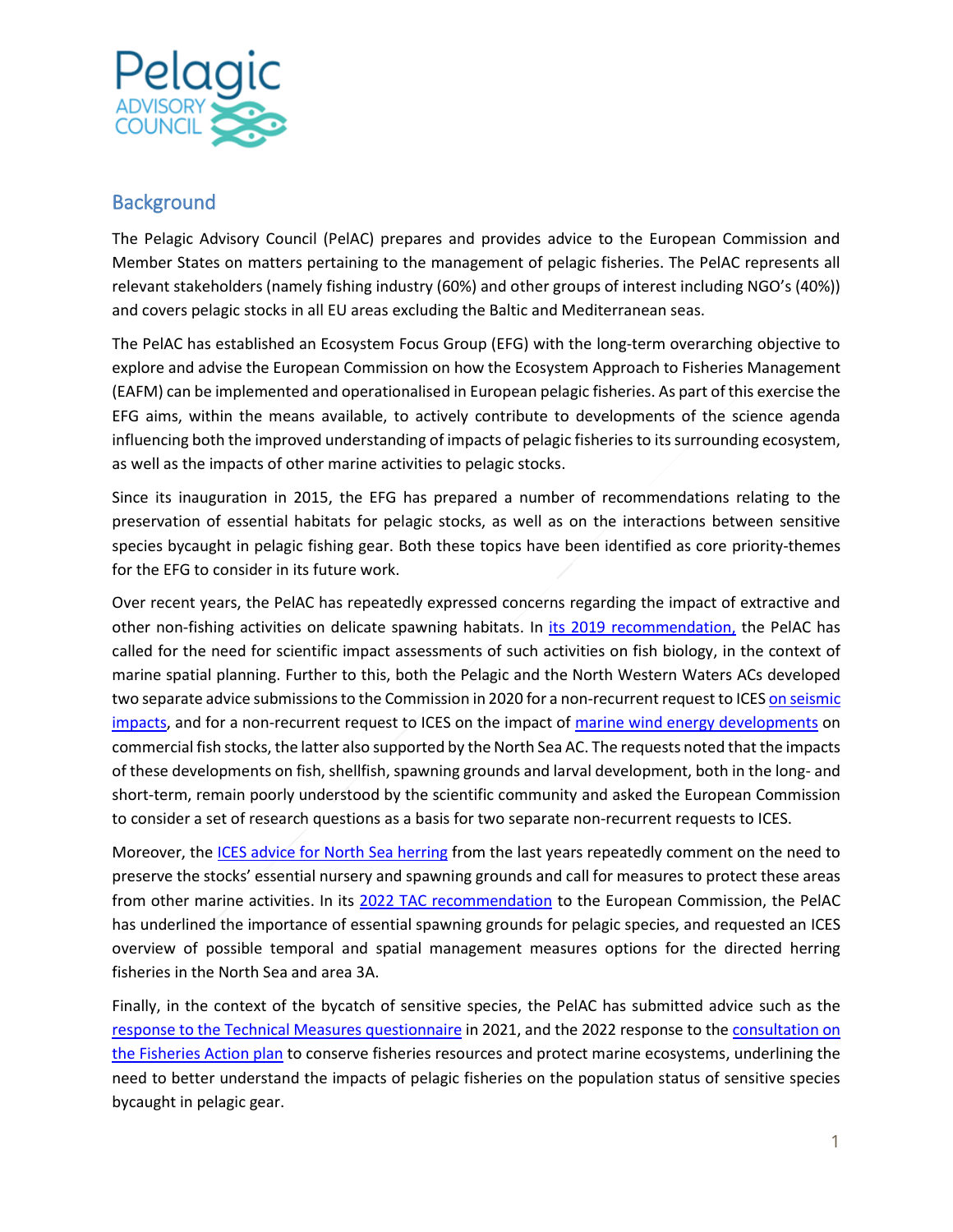

#### Project Aims and Scope

Depending on the outcomes of such research, the role of closed or restricted areas could become increasingly important. It is the PelAC's view that restricted areas should be thoroughly investigated and should go beyond simply restricting fishing activities, and consider closing-off areas to all activities that may impact juveniles and spawning behaviour. In order to contribute meaningfully to the marine spatial planning of other non-fishing activities in relevant waters, and to advise on area closures for the preservation of pelagic species, the PelAC believes it would be a key starting point to undertake a mapping exercise to identify where are located and what are the characteristics of essential habitats for relevant pelagic stocks, such as spawning, wintering, feeding and nursery areas as well as migration routes, are located in European waters.

Similarly, in the context of the [Roadmap for ICES's bycatch advice](https://www.ices.dk/sites/pub/Publication%20Reports/Advice/2020/2020/Roadmap_ICES_Bycatch_Advice.pdf) on protected, endangered and threatened species published in 2020, and future resulting policy developments, the PelAC believes it would be useful to gain further insight into the population status of sensitive species bycaught in pelagic gear and to assess to what extent pelagic fisheries have an impact on this status. This information would help identify problem areas and progress the debate regarding the design of appropriate mitigation measures.

# Project Objectives

To further strengthen these knowledge areas, the PelAC offers an internship or MSc thesis opportunity for a relevant MSc programme. The project aims to create an overview of existing protections relevant to pelagic fisheries for sensitive habitats under all relevant legislation – e.g. Technical Measures Regulation, Habitats Directive, Marine Strategy Framework Directive as well as map out existing knowledge on the locations and characteristic of key spawning/nursery/feeding/wintering habitats for herring, mackerel, horse mackerel, boarfish and blue whiting in European waters (excluding the Baltic and Mediterranean seas).

Separately, the project aims to identify key sensitive species (species that are considered endangered, protected or threatened) bycaught in pelagic gear in the Northeast Atlantic, to review existing evidence on the current population status these species, as well as the existing evidence on how the use of pelagic gears contribute to the population impacts on these species.

For both topics, a mapping of the current knowledge gaps would be an important addition to this work, to help fine tune further priorities and future research needs.

The project report will serve as a basis for future PelAC discussions and contribute to the output from the Ecosystem Focus Group on the topics of essential habitat protection, marine spatial planning and bycatch mitigation of sensitive species.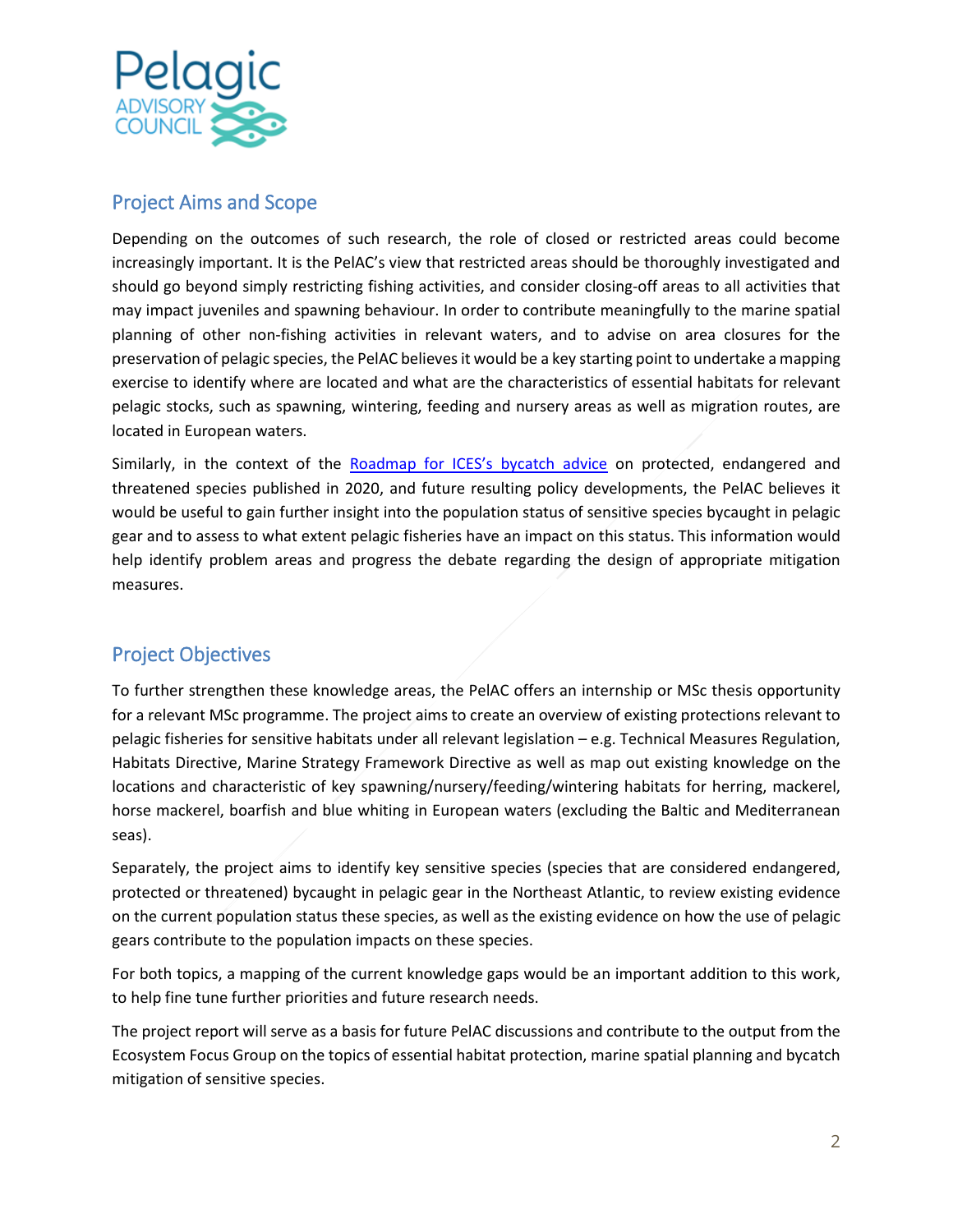

An example of such output would be the development of PelAC advice to the European Commission on the designation of closed/restricted areas based on identified essential habitats, or advice on mitigation measures for the bycatch of sensitive species in pelagic fisheries, as well as recommendations on future research needs on both topics.

Eventually, the findings may also feed into future processes aiming to develop and apply an ecosystemapproach to the management of pelagic fisheries.

#### Proposed Outcomes

- Internship/MSc thesis report with executive summary
- Presentation main findings at future PelAC meeting

# Methodology

- Formulation of the research question in cooperation between the student and Pelagic AC Ecosystem Focus Group members
- Desk-based analysis of available information from English literature (ICES advice, relevant legislation, published research and scientific articles from the last decade, impact assessments and anecdotal evidence)
- Interviews with relevant experts in both topics

# Timeline and Delivery

- Final Terms of Reference to be presented for adoption to the Executive Committee in June 2022
- Candidate recruitment: Summer of 2022
- Foreseen starting date: Autumn/End 2022 (depending on MSc programme requirements)
- Project running time: 5-6 months (depending on MSc programme requirements)
- Conclusion report and final presentation at July 2023 meeting (tentatively)

# Candidate requirements

- Undergrad (BSc) degree in a related scientific field such as biology, (marine) ecology
- Enrolment in relevant MSc programme such as fisheries/marine biology, environmental conservation, ecology, ocean governance etc.
- Availability to start internship project end 2022- early 2023
- Excellent writing and presentation skills in English
- Ability to work independently